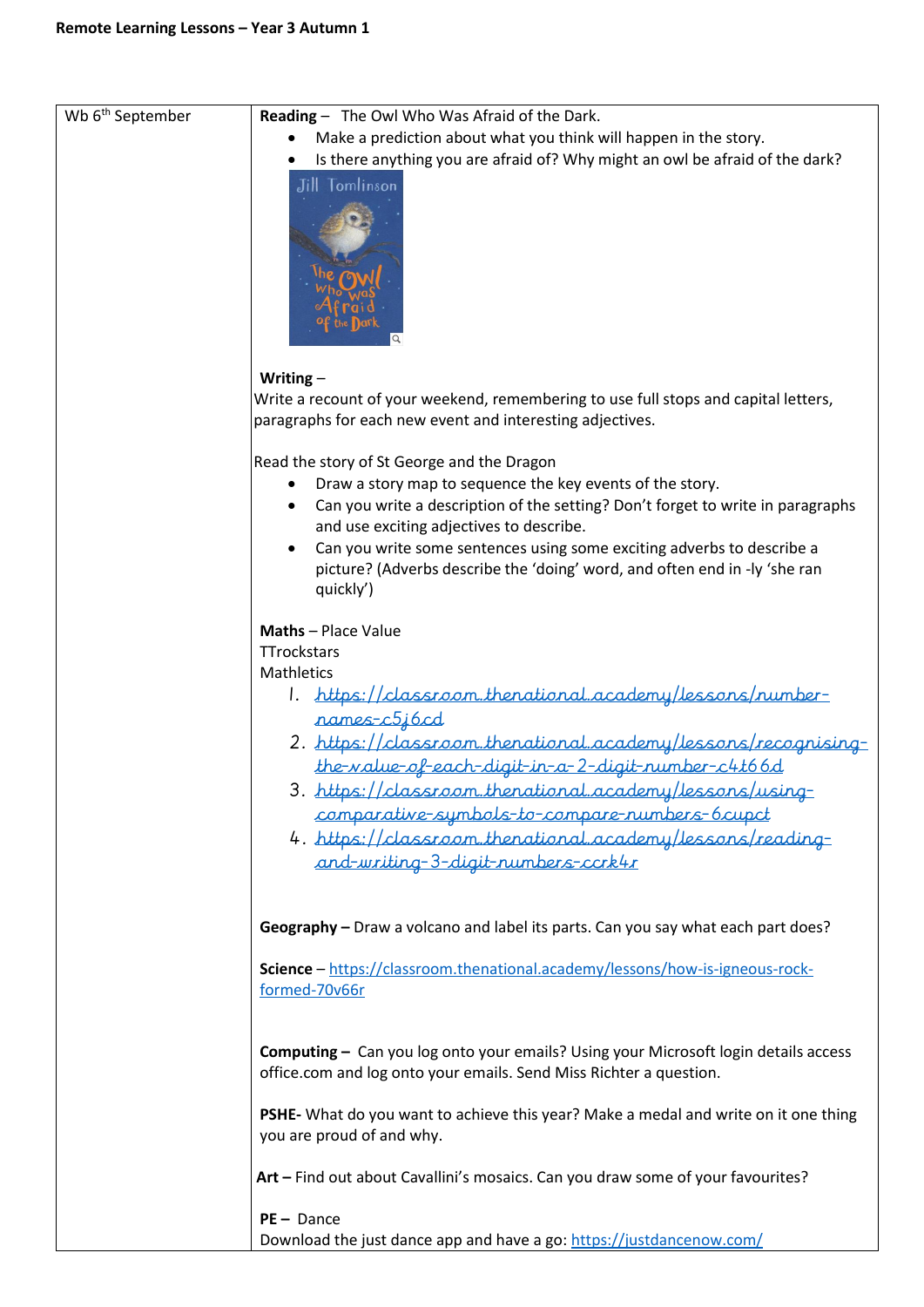|                               | OR follow along to some videos on just dance. What is your favourite?                                                                               |
|-------------------------------|-----------------------------------------------------------------------------------------------------------------------------------------------------|
|                               | https://www.youtube.com/channel/UC5-3tkqR92QINQyCrVocb1Q                                                                                            |
|                               |                                                                                                                                                     |
| Wb 13 <sup>th</sup> September | Reading - The Owl Who Was Afraid of the Dark ch1                                                                                                    |
|                               | https://www.youtube.com/watch?v=KBxfQ6DggiY&list=PL3Uq10-                                                                                           |
|                               | NxCBYFhOeKwWtcusQSKzQY3V W                                                                                                                          |
|                               |                                                                                                                                                     |
|                               | Read the first chapter – write a summary of what happens in the story.                                                                              |
|                               | Search for examples of powerful verbs used in this chapter                                                                                          |
|                               | Writing $-$                                                                                                                                         |
|                               | 1. Write a recount of your weekend, remembering to use full stops and capital<br>letters, paragraphs for each new event and interesting adjectives. |
|                               |                                                                                                                                                     |
|                               | 2. Read the story of St George and the Dragon                                                                                                       |
|                               | Write a description of the 2 characters (George and the Dragon). Remember to<br>$\bullet$                                                           |
|                               | use adjectives, adverbs and paragraphs.                                                                                                             |
|                               | Plan your own version of the story, changing the characters but keeping the                                                                         |
|                               | events the same.                                                                                                                                    |
|                               | Maths - Ordering and Comparing Numbers and Problem Solving                                                                                          |
|                               | <b>Mathletics</b>                                                                                                                                   |
|                               | TTrockstars                                                                                                                                         |
|                               | https://classroom.thenational.academy/lessons/using-comparative-symbols-<br>1.                                                                      |
|                               | to-compare-numbers-6cupct                                                                                                                           |
|                               | 2. https://classroom.thenational.academy/lessons/ordering-and-comparing-3-                                                                          |
|                               | digit-numbers-68w68d<br>https://classroom.thenational.academy/lessons/using-bar-models-to-solve-<br>3.                                              |
|                               | word-problems-part-1-69jkgt                                                                                                                         |
|                               | https://classroom.thenational.academy/lessons/using-bar-models-to-solve-<br>4.                                                                      |
|                               | word-problems-part-2-6cupat                                                                                                                         |
|                               |                                                                                                                                                     |
|                               |                                                                                                                                                     |
|                               | Geography - On a map can you find Italy? What continent is it on? Can you find Naples                                                               |
|                               | in Italy and the capital of Italy?<br>Find out about Mount Vesuvius.                                                                                |
|                               |                                                                                                                                                     |
|                               | Science - https://classroom.thenational.academy/lessons/how-is-metamorphic-rock-                                                                    |
|                               | formed-c4uk8d                                                                                                                                       |
|                               |                                                                                                                                                     |
|                               |                                                                                                                                                     |
|                               | <b>Computing -</b> Now Miss Richter has replied, can you attach a file to send Mr Hammond.<br>This could be a photo of your work or your PE.        |
|                               |                                                                                                                                                     |
|                               | PSHE- Draw and label your nightmare school. Why is this your nightmare school?                                                                      |
|                               |                                                                                                                                                     |
|                               | Art - Look at some Roman mosacis. Can you design your won mosaic thinking about the                                                                 |
|                               | patterns and colours you use.                                                                                                                       |
|                               | $PE - Dance$                                                                                                                                        |
|                               | Download the just dance app and have a go: https://justdancenow.com/                                                                                |
|                               | OR follow along to some videos on just dance. What is your favourite?                                                                               |
|                               | https://www.youtube.com/channel/UC5-3tkqR92QINQyCrVocb1Q                                                                                            |
|                               |                                                                                                                                                     |
|                               |                                                                                                                                                     |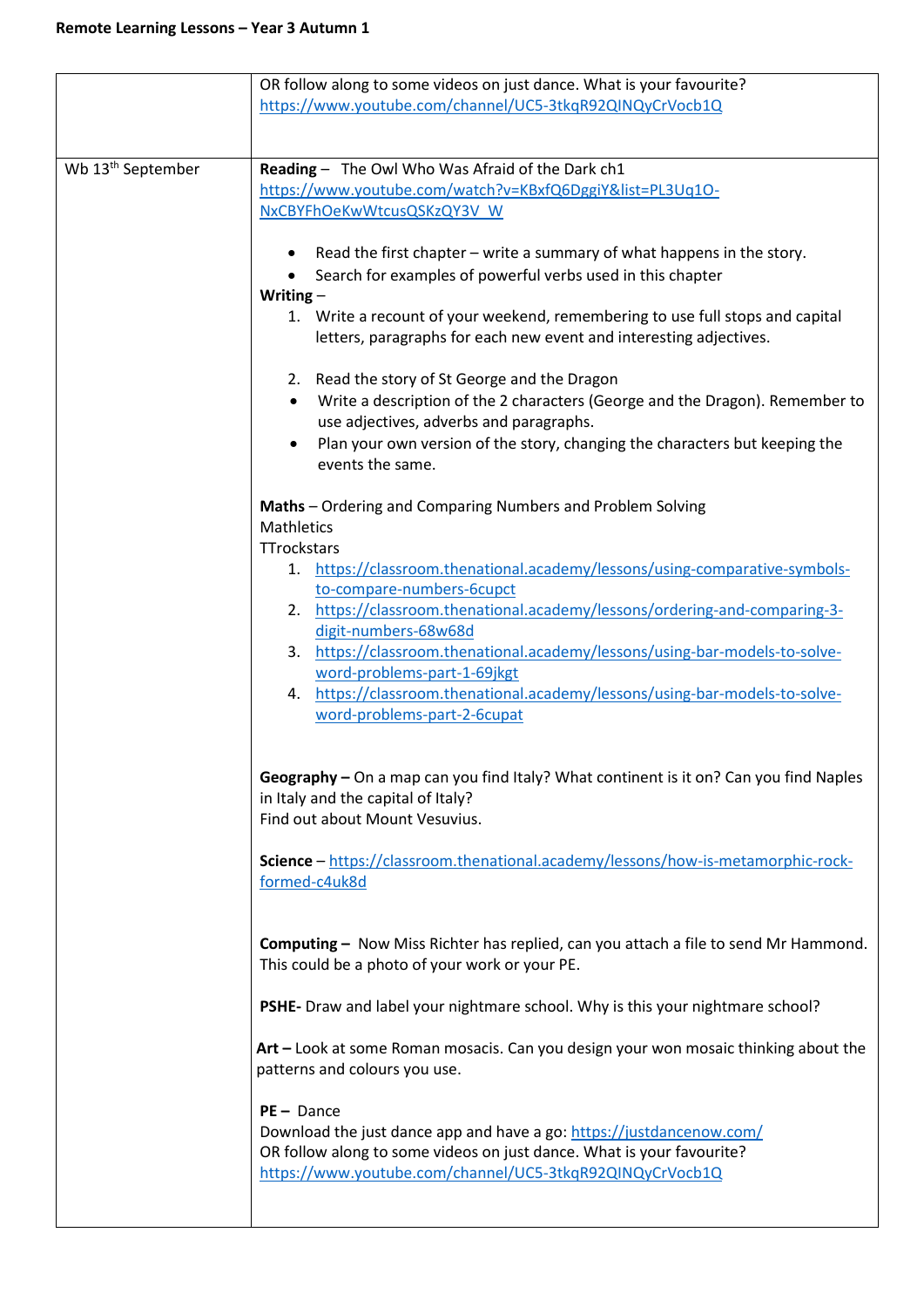| Wb 20 <sup>th</sup> September |                                                                                                                                                                                    |
|-------------------------------|------------------------------------------------------------------------------------------------------------------------------------------------------------------------------------|
|                               |                                                                                                                                                                                    |
|                               | Reading - The Owl Who's Afraid of the Dark ch2                                                                                                                                     |
|                               | https://www.youtube.com/watch?v=F7dBggKVtuA&list=PL3Uq10-                                                                                                                          |
|                               | NxCBYFhOeKwWtcusQSKzQY3V W&index=2                                                                                                                                                 |
|                               |                                                                                                                                                                                    |
|                               | Imagine you are Plop. Write a diary entry explaining what you have learned about the<br>dark so far. Summarise the key events of this chapter.                                     |
|                               | Writing $-$                                                                                                                                                                        |
|                               | 1. Write a recount of your weekend, remembering to use full stops and capital<br>letters, paragraphs for each new event and interesting adjectives.                                |
|                               | 2. Read the story of St George and the Dragon                                                                                                                                      |
|                               | Write your story using your plan - remember to use correct punctuation,<br>$\bullet$                                                                                               |
|                               | adjectives, adverbs and paragraphs.                                                                                                                                                |
|                               | Can you edit your work to make it even better? How can you up-level your<br>$\bullet$<br>work?                                                                                     |
|                               | Maths - Adding/Subtracting                                                                                                                                                         |
|                               | <b>Mathletics</b>                                                                                                                                                                  |
|                               | <b>TTrockstars</b>                                                                                                                                                                 |
|                               | 1. https://classroom.thenational.academy/lessons/partitioning-numbers-in-<br>different-ways-cgw34d                                                                                 |
|                               | 2. https://classroom.thenational.academy/lessons/adding-and-subtracting-two-2-<br>digit-numbers-ctk3gr                                                                             |
|                               | 3. https://classroom.thenational.academy/lessons/exploring-strategies-to-add-<br>three-1-digit-numbers-61j32c                                                                      |
|                               | 4. https://classroom.thenational.academy/lessons/consolidating-addition-and-                                                                                                       |
|                               | subtraction-of-2-digit-numbers-6rr3ae<br>5.                                                                                                                                        |
|                               |                                                                                                                                                                                    |
|                               | Geography - What is the same/different about Italy and Harlow? Can you compare the<br>human (made by humans) and physical (natural) features of both places?                       |
|                               | Science - https://classroom.thenational.academy/lessons/how-is-sedimentary-rock-<br>formed-6tj3ae                                                                                  |
|                               |                                                                                                                                                                                    |
|                               | <b>Computing</b> $-$ Can you create a set of rules that we need to follow when emailing?<br>Think about language you use, is it sensible or appropriate? Should we be mean online? |
|                               | PSHE- Draw your dream school and explain why it is. How are they nightmare and<br>dream school similar/different?                                                                  |
|                               | Art - Research the work of Gary Drostle. Can you start to make your mosaic using<br>paper?                                                                                         |
|                               | PE - Fitness                                                                                                                                                                       |
|                               | Can you complete any of these fitness videos? How many can you do in a week?<br>https://www.youtube.com/playlist?list=PLvuT1Bjs2VSF0Yqahj8VAKBwyYFnLJIDa                           |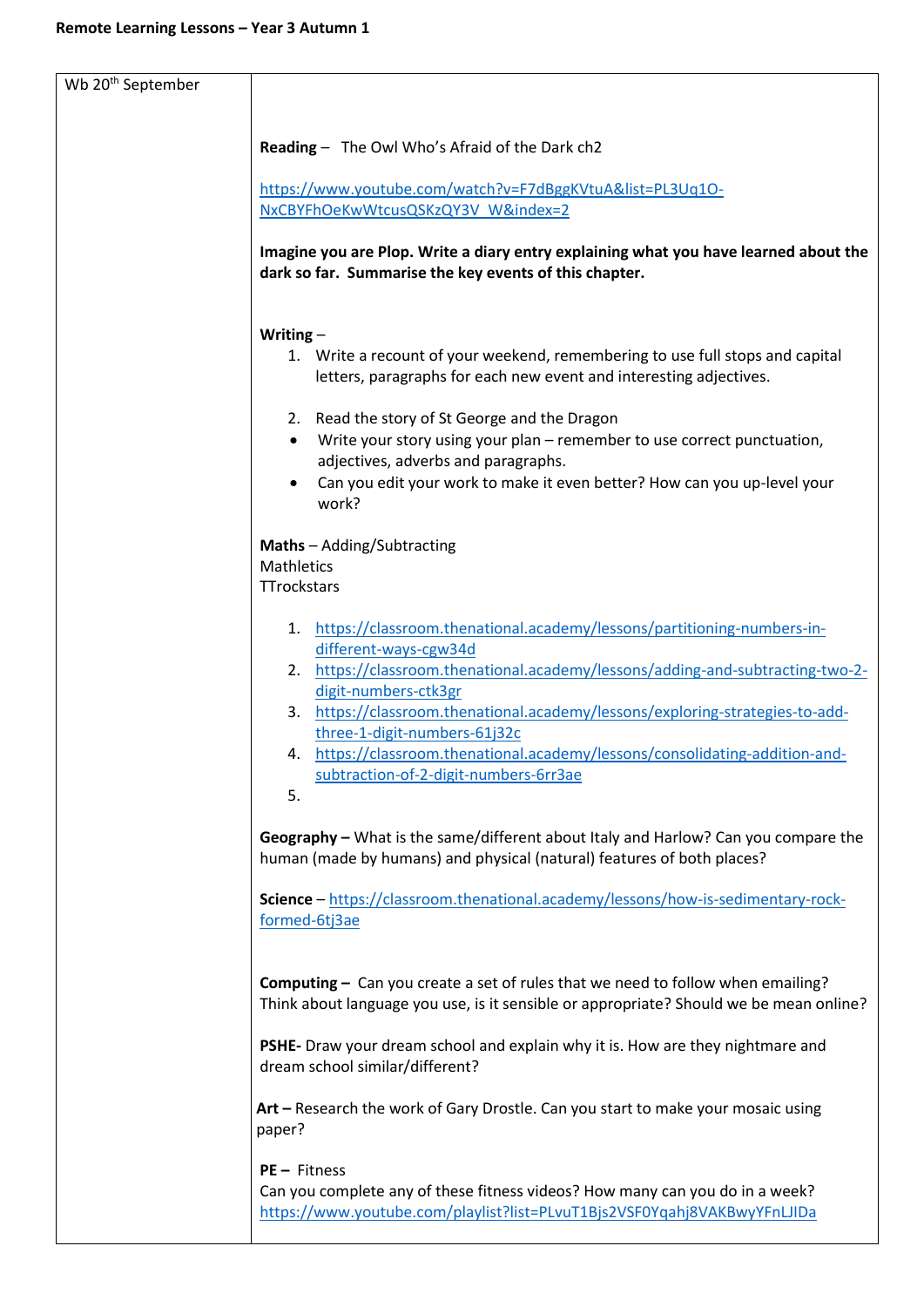| Wb 27 <sup>th</sup> September | Reading - The Owl Who's Afraid of the Dark ch3                                                                                                           |
|-------------------------------|----------------------------------------------------------------------------------------------------------------------------------------------------------|
|                               | https://www.youtube.com/watch?v=sxTVpuKkexA&list=PL3Uq10-                                                                                                |
|                               | NxCBYFhOeKwWtcusQSKzQY3V W&index=3                                                                                                                       |
|                               |                                                                                                                                                          |
|                               | Do you agree with the boy scout that the dark is fun? Explain why or why not.                                                                            |
|                               | Writing $-$                                                                                                                                              |
|                               | 1. Write a recount of your weekend, remembering to use full stops and capital<br>letters, paragraphs for each new event and interesting adjectives.      |
|                               |                                                                                                                                                          |
|                               | 2. Non-chronological reports<br>Make a mind map about what you already know about Italy.<br>$\bullet$                                                    |
|                               | Research all you know about Italy. Can you find it on a map?<br>$\bullet$                                                                                |
|                               | Write some sentences about Italy using fronted adverbials - don't forget your<br>commas!                                                                 |
|                               | Maths - Adding/Subtracting with 3 digit numbers                                                                                                          |
|                               | <b>Mathletics</b><br>TTrockstars                                                                                                                         |
|                               |                                                                                                                                                          |
|                               | 1. https://classroom.thenational.academy/lessons/adding-and-subtracting-1-                                                                               |
|                               | digit-numbers-tofrom-3-digit-numbers-68uk4e                                                                                                              |
|                               | https://classroom.thenational.academy/lessons/subtracting-two-3-digit-<br>2.                                                                             |
|                               | numbers-without-regrouping-60r3cc                                                                                                                        |
|                               | 3. https://classroom.thenational.academy/lessons/adding-two-3-digit-numbers-                                                                             |
|                               | regrouping-in-one-column-cmt64e                                                                                                                          |
|                               | 4. https://classroom.thenational.academy/lessons/subtracting-3-digit-numbers-                                                                            |
|                               | regrouping-hundreds-to-tens-c9h66t                                                                                                                       |
|                               |                                                                                                                                                          |
|                               | Geography - Would you like to live near a volcano or not? What reasons would you                                                                         |
|                               | want to/not want to live near one?                                                                                                                       |
|                               | Can you make a volcano at home and use bicarbonate of soda and vinegar to make an                                                                        |
|                               | explosion! (Make sure to work with an adult!)                                                                                                            |
|                               | Science - https://classroom.thenational.academy/lessons/how-can-we-identify-<br>different-types-of-rock-c4u34t                                           |
|                               |                                                                                                                                                          |
|                               | <b>Computing</b> - Think about your rules? What should you do if someone doesn't follow<br>these or someone is unkind to you online? Who could you tell? |
|                               | <b>PSHE-</b>                                                                                                                                             |
|                               | Aman                                                                                                                                                     |
|                               | Aman's teacher has told everyone to work quietly at                                                                                                      |
|                               | their tables. Aman has a very funny joke and wants to<br>tell the everyone in his group.                                                                 |
|                               | <b>What should Aman do?</b>                                                                                                                              |
|                               | Art – Look at the work of Metzinger. Can you create your own landscape in the style of<br>Metzinger?                                                     |
|                               |                                                                                                                                                          |
|                               | PE - Fitness                                                                                                                                             |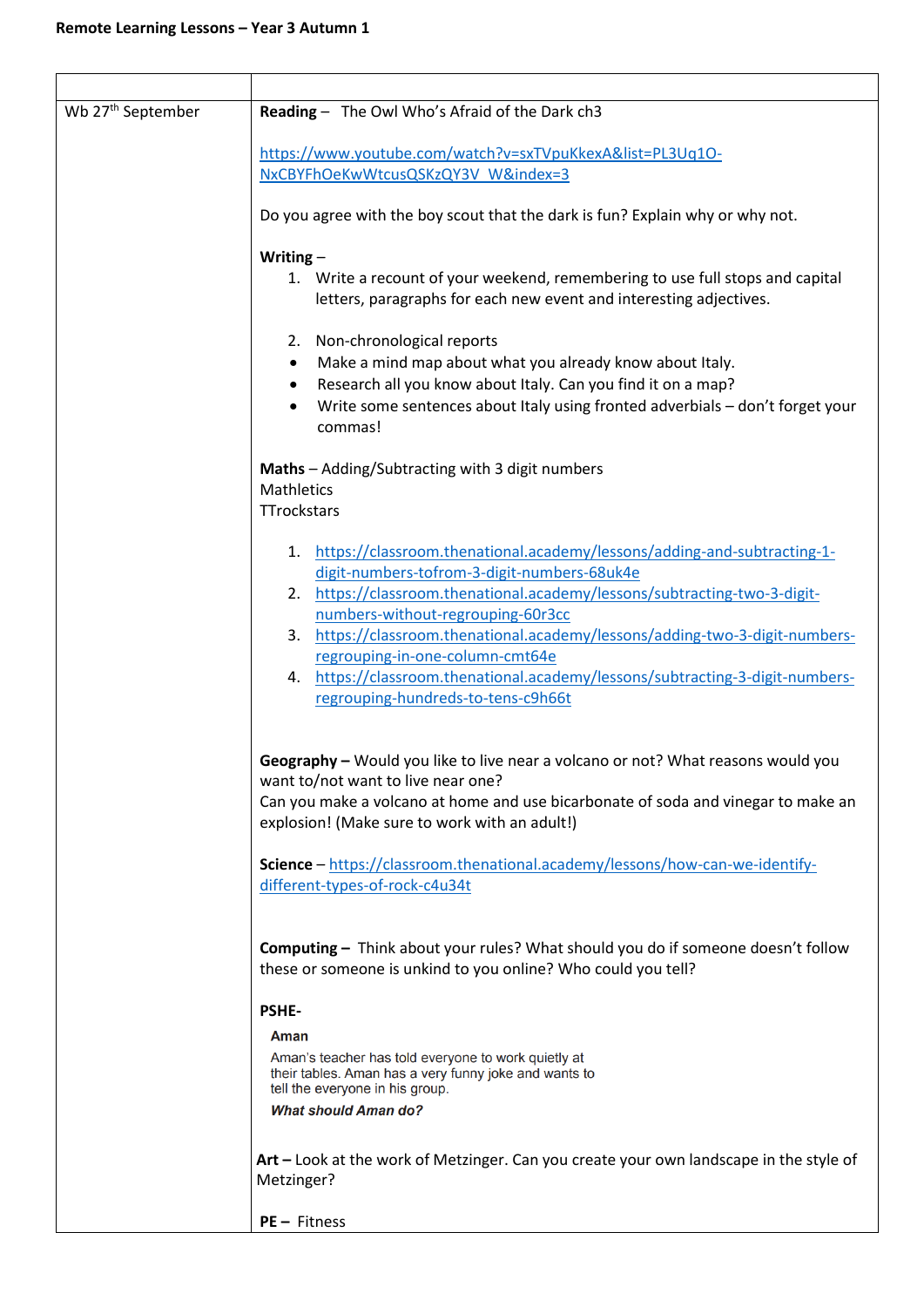|                            | Can you complete any of these fitness videos? How many can you do in a week?<br>https://www.youtube.com/playlist?list=PLvuT1Bjs2VSF0Yqahj8VAKBwyYFnLJIDa                                                                                                                                                                                              |
|----------------------------|-------------------------------------------------------------------------------------------------------------------------------------------------------------------------------------------------------------------------------------------------------------------------------------------------------------------------------------------------------|
| Wb 4 <sup>th</sup> October | Reading - The Owl Who's Afraid of the Dark ch4                                                                                                                                                                                                                                                                                                        |
|                            | https://www.youtube.com/watch?v=8ktCYjCefUg&list=PL3Uq10-                                                                                                                                                                                                                                                                                             |
|                            | NxCBYFhOeKwWtcusQSKzQY3V W&index=4                                                                                                                                                                                                                                                                                                                    |
|                            | How does Plop's relationship with the little girl change over the course of this<br>chapter? Explain what they were like together at the beginning of the chapter and<br>then at the end.                                                                                                                                                             |
|                            | Writing $-$                                                                                                                                                                                                                                                                                                                                           |
|                            | 1. Write a recount of your weekend, remembering to use full stops and capital<br>letters, paragraphs for each new event and interesting adjectives.                                                                                                                                                                                                   |
|                            | 2. Non-chronological reports                                                                                                                                                                                                                                                                                                                          |
|                            | Can you write some information about yourself, and write a subheading for<br>$\bullet$                                                                                                                                                                                                                                                                |
|                            | each new paragraph? What is each paragraph about?<br>Research what food is like in Italy. We will use this in our report.                                                                                                                                                                                                                             |
|                            | Find out about the climate and weather in Italy.                                                                                                                                                                                                                                                                                                      |
|                            |                                                                                                                                                                                                                                                                                                                                                       |
|                            | Maths - Consolidating +/- and problem solving<br><b>Mathletics</b>                                                                                                                                                                                                                                                                                    |
|                            | <b>TTrockstars</b>                                                                                                                                                                                                                                                                                                                                    |
|                            | https://classroom.thenational.academy/lessons/consolidating-addition-and-<br>1.<br>subtraction-of-2-digit-numbers-6rr3ae<br>https://classroom.thenational.academy/lessons/solving-addition-and-<br>2.<br>subtraction-word-problems-6mw3ct<br>https://classroom.thenational.academy/lessons/solving-word-problems-with-<br>3.<br>unknown-values-cgtpcd |
|                            | Geography – Research how a volcano is made and draw a diagram.                                                                                                                                                                                                                                                                                        |
|                            | Science - https://classroom.thenational.academy/lessons/how-do-the-rocks-on-our-<br>earths-surface-change-65jkjt                                                                                                                                                                                                                                      |
|                            | Computing - Can you come up with a list of reasons you might want to send an email<br>rather than a letter or text to someone? Why do we use emails?                                                                                                                                                                                                  |
|                            | <b>PSHE-</b>                                                                                                                                                                                                                                                                                                                                          |
|                            | Zara<br>Zara doesn't get along with a girl called Crystal who is<br>in her year group. That evening Zara gets an unkind<br>text message about Crystal that she finds funny. The<br>message comes from a girl who Zara really wants to be<br>friends with.<br><b>What should Zara do?</b>                                                              |
|                            | Art – Design a mosaic on the theme of nature, and use some resources from around the<br>house to fill it (pasta, rice, paper, leaves etc)                                                                                                                                                                                                             |
|                            | $PE - Fitness$<br>Create and complete your own fitness circuit.                                                                                                                                                                                                                                                                                       |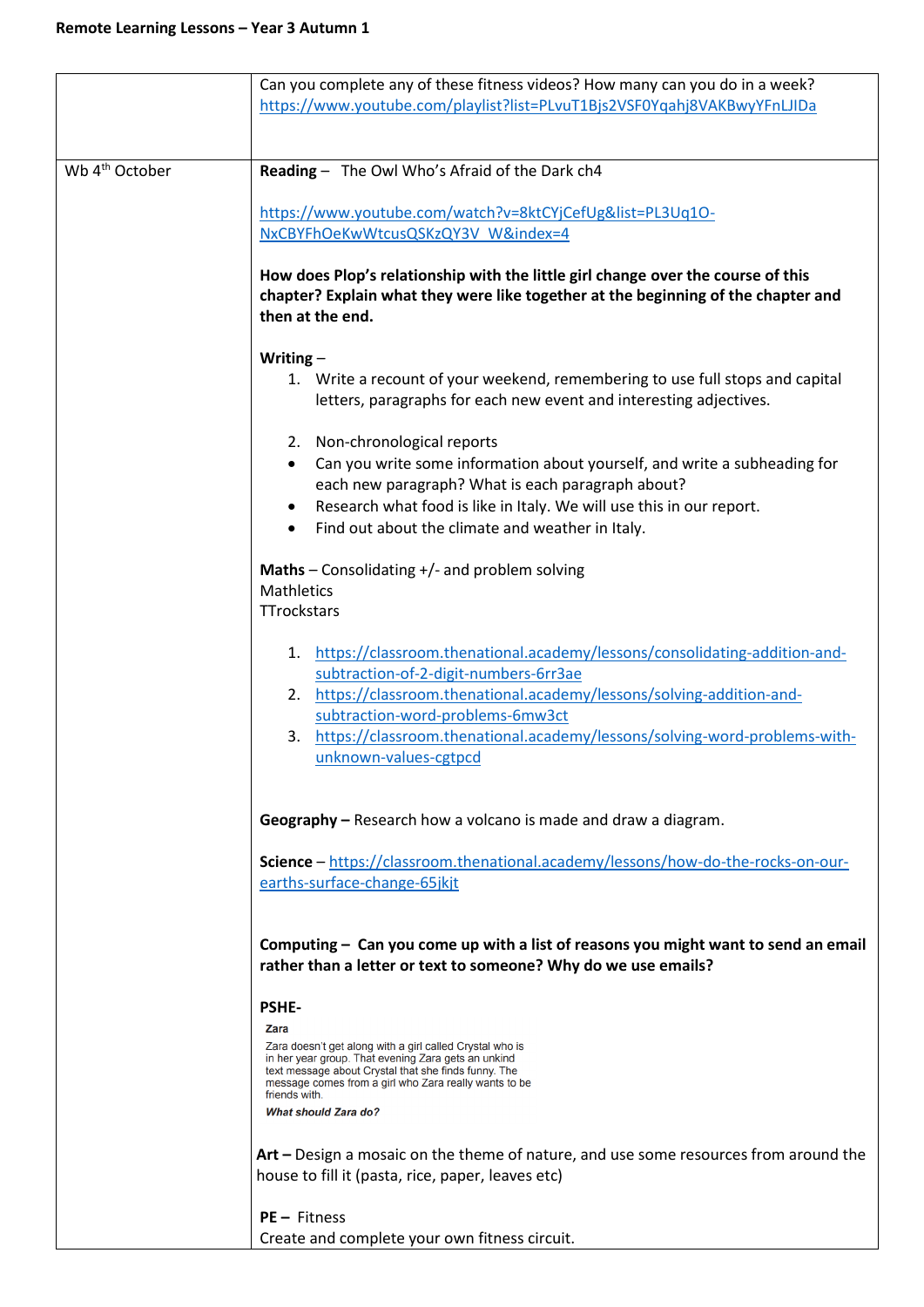|                             | Your circuit needs to include 8 different activities. Each activity should last 45 secs with<br>15 secs rest. Try and complete this circuit 3 times.<br>Use some of the activities you have learnt by completing the fitness videos or follow Mr<br>Hammonds.<br>Activity 1: Squats<br>Activity 2: Press ups<br>Activity 3: Jumping Jacks<br>Activity 4: Sit ups<br><b>Activity 5: Lunges</b><br>Activity 6: Plank<br>Activity 7: Jog on spot<br>Activity 8: mountain climbers.                                                                                                                                                                                                                                                                                                                                                                                                                                                                                                                                                                                                                                                                                                                                                                                                                                                                                                                                     |
|-----------------------------|---------------------------------------------------------------------------------------------------------------------------------------------------------------------------------------------------------------------------------------------------------------------------------------------------------------------------------------------------------------------------------------------------------------------------------------------------------------------------------------------------------------------------------------------------------------------------------------------------------------------------------------------------------------------------------------------------------------------------------------------------------------------------------------------------------------------------------------------------------------------------------------------------------------------------------------------------------------------------------------------------------------------------------------------------------------------------------------------------------------------------------------------------------------------------------------------------------------------------------------------------------------------------------------------------------------------------------------------------------------------------------------------------------------------|
| Wb 11 <sup>th</sup> October | Reading - The Owl Who's Afraid of the Dark ch5<br>https://www.youtube.com/watch?v=S mjRX83U0Q&list=PL3Uq10-<br>NxCBYFhOeKwWtcusQSKzQY3V W&index=5<br>What does the word 'fascinating' mean? Find and look up 3-5 more words you aren't<br>sure about in this chapter.<br>Why does the young lady think the night is fascinating? Do you agree? Explain. Do you<br>think Plop agrees with her? Why/why not.<br>Writing $-$<br>1. Write a recount of your weekend, remembering to use full stops and capital<br>letters, paragraphs for each new event and interesting adjectives.<br>2. Non-chronological reports<br>Plan your report with the headings: Introduction, Food, Weather, Did you<br>$\bullet$<br>know?<br>Write your report following your plan. Don't forget your subheadings and<br>paragraphs.<br>Edit your report. How can you make this even better?<br>$\bullet$<br><b>Maths</b> $- X$ review and 3 times table<br><b>Mathletics</b><br>TTrockstars<br>1. https://classroom.thenational.academy/lessons/identifying-that-multiplication-<br>is-commutative-70tp4t<br>2. https://classroom.thenational.academy/lessons/solving-multiplication-word-<br>problems-table-of-two-68w3ae<br>3. https://classroom.thenational.academy/lessons/calculating-multiplication-of-<br>fives-by-skip-counting-70r3cd<br>4. https://classroom.thenational.academy/lessons/recalling-the-3-times-table-<br>c8tp4d |
|                             | Geography - Write a comparison of Italy and Harlow. What is similar? What is<br>different?<br>Science - https://classroom.thenational.academy/lessons/what-are-the-steps-in-the-<br>rock-cycle-74v6cr                                                                                                                                                                                                                                                                                                                                                                                                                                                                                                                                                                                                                                                                                                                                                                                                                                                                                                                                                                                                                                                                                                                                                                                                               |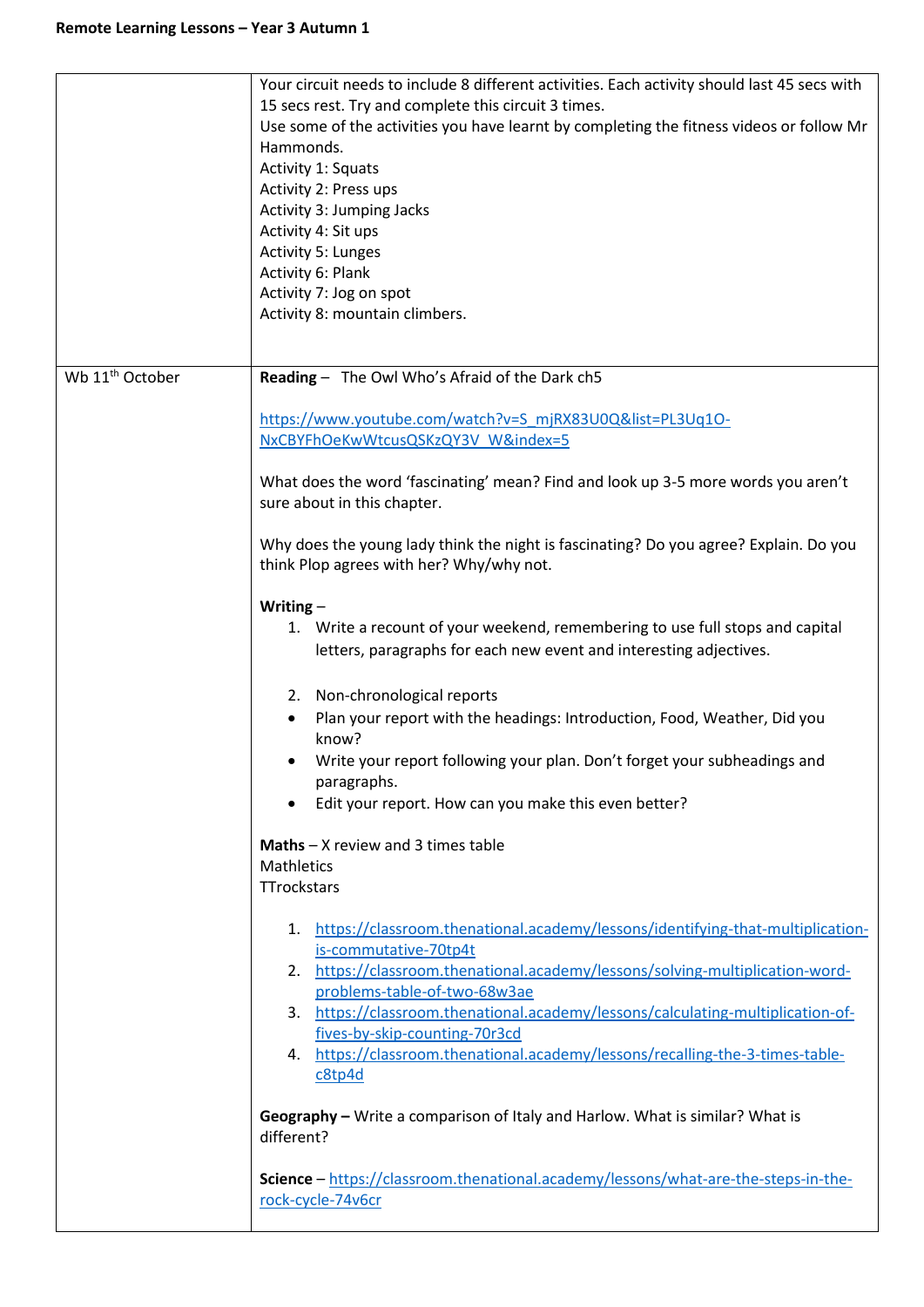|                             | <b>Computing - Have a go at my quiz. How many did you get correct?</b>                                  |
|-----------------------------|---------------------------------------------------------------------------------------------------------|
|                             | https://www.bbc.co.uk/cbbc/quizzes/real-or-fake-news-quiz                                               |
|                             |                                                                                                         |
|                             | PSHE- Create a welcome to the school card/poster for a new pupil. What do you think                     |
|                             | they would need to know? How do you want to make them feel?                                             |
|                             |                                                                                                         |
|                             | Art – Watch this video on tone and have a go at doing some sketches of your own.                        |
|                             | https://www.youtube-                                                                                    |
|                             | nocookie.com/embed/4zllU8tMwdM?autoplay=1&iv_load_policy=3&loop=1&modestbranding=1&playlist=4zllU8tMwdM |
|                             |                                                                                                         |
|                             | $PE - Yoga$                                                                                             |
|                             | Have a go at cosmic Yoga, focus on your wellbeing and identifying how you feel when                     |
|                             |                                                                                                         |
|                             | doing Yoga. Does it stretch your muscles? Do you find it easy or difficult?                             |
|                             | https://www.youtube.com/user/CosmicKidsYoga                                                             |
|                             | https://www.youtube.com/user/FitnessBlender/search                                                      |
|                             |                                                                                                         |
|                             |                                                                                                         |
| Wb 18 <sup>th</sup> October | Reading - Listen to the last 2 chapters of the book.                                                    |
|                             |                                                                                                         |
|                             | https://www.youtube.com/watch?v=W91zD42VG84&list=PL3Uq1O-                                               |
|                             |                                                                                                         |
|                             | NxCBYFhOeKwWtcusQSKzQY3V W&index=6                                                                      |
|                             |                                                                                                         |
|                             | https://www.youtube.com/watch?v=XIP6DBtxw2M&list=PL3Uq1O-                                               |
|                             | NxCBYFhOeKwWtcusQSKzQY3V_W&index=7                                                                      |
|                             |                                                                                                         |
|                             | Write a book review for the Owl Who Was Afraid of the Dark. Summarise the key                           |
|                             |                                                                                                         |
|                             | events of the story. Think about what Plop learns over the course of the book. Has he                   |
|                             | changed in any way? Why do you think that is? Who would you recommend this book                         |
|                             | to and why? What was your favourite part of the story and why?                                          |
|                             |                                                                                                         |
|                             | Writing $-$                                                                                             |
|                             | 1. Write a recount of your weekend, remembering to use full stops and capital                           |
|                             | letters, paragraphs for each new event and interesting adjectives.                                      |
|                             |                                                                                                         |
|                             |                                                                                                         |
|                             | 2. Myths and Legends - Can you write your own myth/legend based on what we                              |
|                             | have learnt this half term?                                                                             |
|                             |                                                                                                         |
|                             |                                                                                                         |
|                             | 3. Non-chronological reports - Write your own report about your favourite                               |
|                             | animal. Research these subheadings - appearance, diet and habitat.                                      |
|                             |                                                                                                         |
|                             |                                                                                                         |
|                             | <b>Maths</b> $-4$ times tables                                                                          |
|                             | <b>Mathletics</b>                                                                                       |
|                             | TTrockstars                                                                                             |
|                             |                                                                                                         |
|                             | 1. https://classroom.thenational.academy/lessons/recalling-the-4-times-table-                           |
|                             |                                                                                                         |
|                             | cmt64e                                                                                                  |
|                             | 2. https://classroom.thenational.academy/lessons/using-arrays-to-represent-the-                         |
|                             | 3-and-4-times-tables-6xk38r                                                                             |
|                             | 3. https://classroom.thenational.academy/lessons/understanding-multiplication-                          |
|                             | can-be-completed-in-any-order-68rp6c                                                                    |
|                             | 4. https://classroom.thenational.academy/lessons/using-bar-models-to-                                   |
|                             | represent-known-times-tables-6tj62e                                                                     |
|                             |                                                                                                         |
|                             |                                                                                                         |
|                             |                                                                                                         |
|                             | Geography - Make a poster about all you have learnt about volcanoes.                                    |
|                             |                                                                                                         |